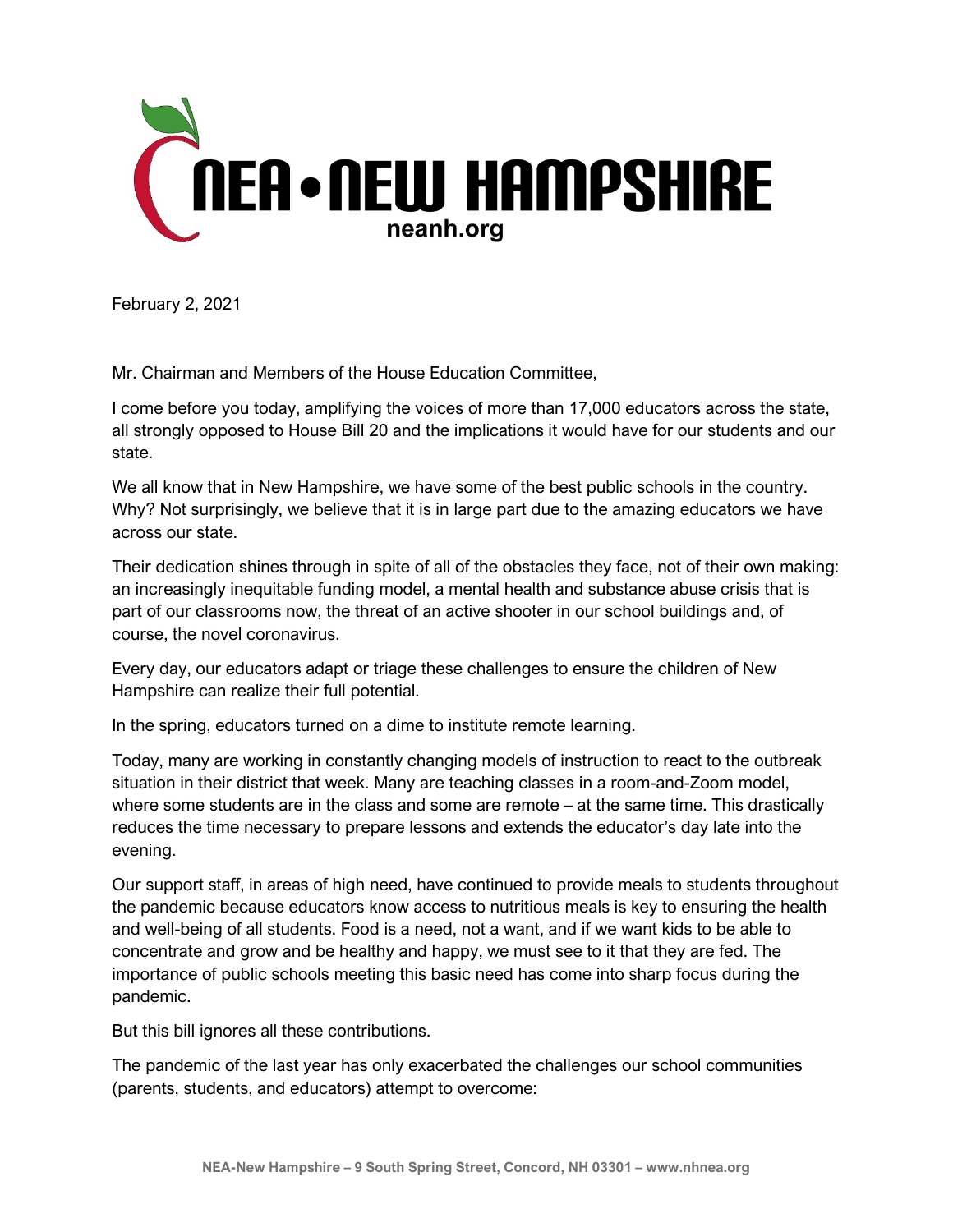- Rural communities who cannot access broadband internet;
- Property poor communities who struggle to make up for the less than adequate state support;
- Our families who rely on our schools as a source of meals;
- Older school buildings with poor ventilation in them because they haven't been able to upgrade them, making them less safe when a pathogen can be spread through the air.

While our educators, parents and communities persevere through these challenges to produce the high-quality public education we are accustomed to in New Hampshire, it begs the question: why would we embark on a plan like the one contained in HB 20? This legislation would disadvantage our communities further instead of seeking to solve the needs this pandemic has put before us.

Instead of addressing the school funding inequities in our system, this legislation exacerbates them by subsidizing private and religious schools who are already able to receive publiclysubsidized scholarship funds and have private scholarship programs of their own. By subsidizing private and religious schools with public tax dollars, HB 20 would create a voucher system that makes it harder to support a high-quality public education. In order to execute this program, the bill implements a structure that is untethered from transparency, accountability or any real minimum standards.

In addition to the philosophical issues and financial issues that led to a similar bill being defeated only a few years ago, this bill would also allow a scholarship organization to skim up to 10% of the voucher awarded which can amount anywhere from approximately \$3,400 to nearly \$8,500 or \$340 to \$850 per student using a voucher.

There are very little restrictions on the types of expenses that this money can be used for. If I am a financially advantaged parent who is already enrolling my child in a private school, I can take the adequacy money used to support my community's school district and buy the latest Apple computer.

On top of that, this bill includes little oversight over these precious funds that our communities will be left without. The oversight provisions of the scholarship organization and education providers seem much like when the FAA allows plane manufacturers to inspect their own work.

What does this say to the teachers in our state who spend, on average, \$423 out of their own pockets each year on classroom supplies or the parents and educators we have heard from this past spring who drive to their library to access a wi-fi signal to take part in class or complete assignments? Not only are we subsidizing private schools using public dollars with this legislation, we are also allowing a third-party to recoup extraordinary administrative costs and provide little to no oversight over that.

To make matters worse, we would be doing all this and not helping the most important element every educator cares about, their students. Voucher programs have not shown to improve outcomes and some studies even indicate that over the long term they produce worse outcomes in critical STEM areas. This legislation also does not require that private or religious schools which would be subsidized by tax dollars would be held to the same standards in academics that public schools are.